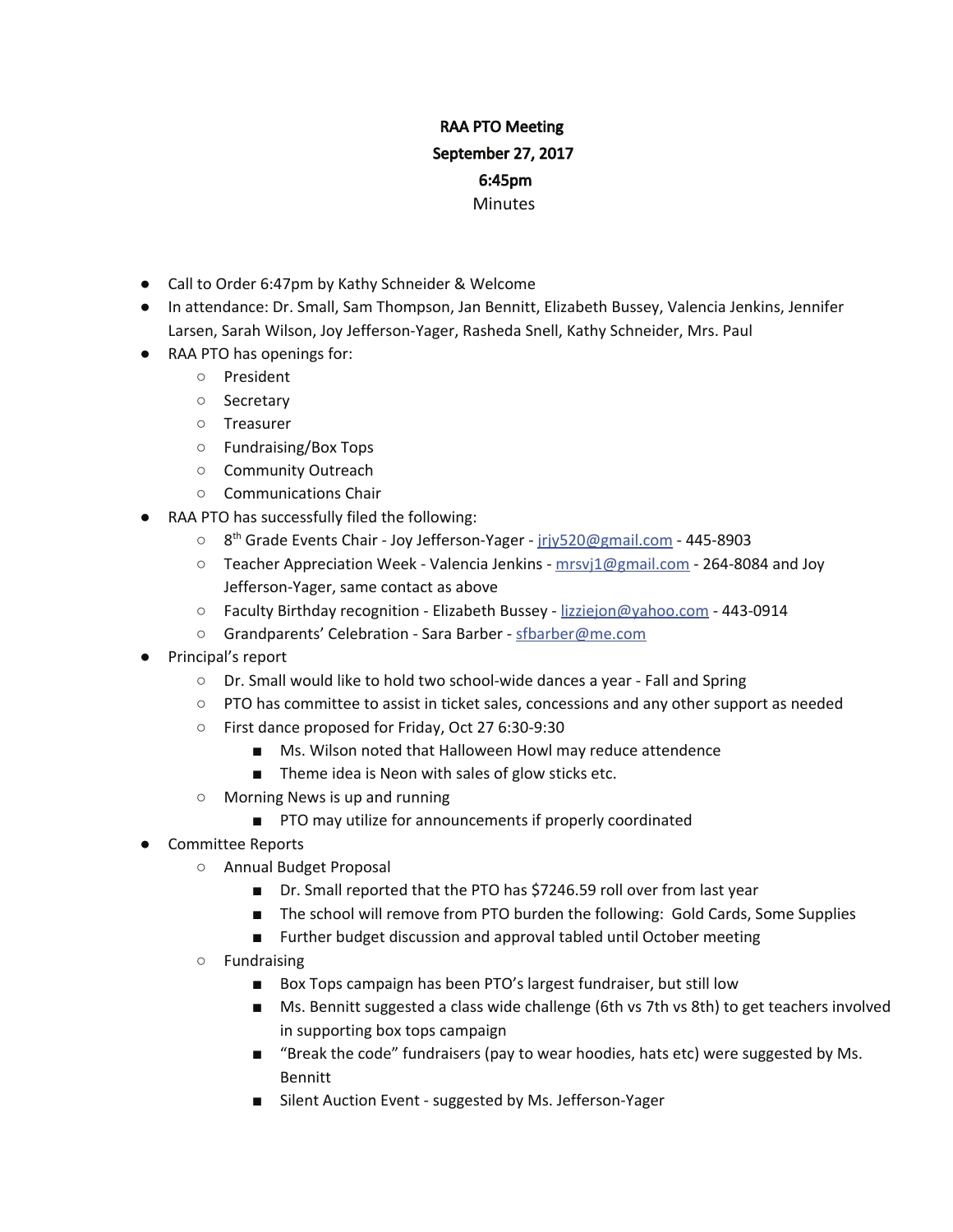- Penny Wars suggested by Ms. Snell
- Mr. Thompson noted that current online Spirit Sales support the school
- Looking for more ideas at next meeting
- Ms. Bennitt did not the four school-wide charity events for consideration when planning fundraising themes
	- UNICEF (October)
	- Food Drive (November)
	- Pennies for Patients (February)
	- Children's Book Drive (May)
- Teacher/Faculty Breakfast Elizabeth Bussey
	- PTO will offer open invitation to all faculty and staff for all future PTO meeting
	- Mrs. Bussey reported September breakfast was postponed due to Hurricane Irma and an afternoon faculty cookie thank you was held on Thursday, September 21 after school.
	- Future breakfast appreciations will be held during faculty meetings (prior years were held after the meeting) at 8:15am (typically the 3rd Thursday of the month)
	- Next Faculty Breakfast is October 19th, setup 7:45-8:15am and cleanup 8:45-9:15am
	- Signup genius is used to get parent volunteers to donate food and setup/cleanup
- Teacher Appreciation Week
	- Historically, Raa has not followed National calendar
	- Plan follow National calendar this year May 7-11
	- Last year PTO established a binder with teacher questionnaires, located in office
- Birthdays
	- Mrs. Bussey graciously offered to coordinate
	- Mrs. Schneider suggested birthday cards and notes for faculty birthday
	- Current birthday list to be updated with help of Dr. Small and staff
- Grandparents' Celebration Sara Barber chair not present
	- AKA Grandfriends Day to be reviewed
	- Typically breakfast in November
	- Several volunteers have reached out
	- To be reviewed and finalized at October meeting
- Fairs
	- PTO to help with judge appreciation
	- Mrs. Schneider to get with department heads to help coordinate food/setup
	- Fall Book Fair Oct. 23-27 PTO has always helped with working the fair
	- Science Nov 9
	- History TBA
- 8th Grade Events
	- Events to be coordinated by Ms. Jefferson-Yager
	- Breakfast vs picnic discussed tabled until next month
	- Dance (date and committees) tabled until next month
	- Promotion Ceremony
		- Raa has not participated in any formal acknowledgement ceremony
		- Dr. Small is making this a priority, therefore, the PTO is supporting such event